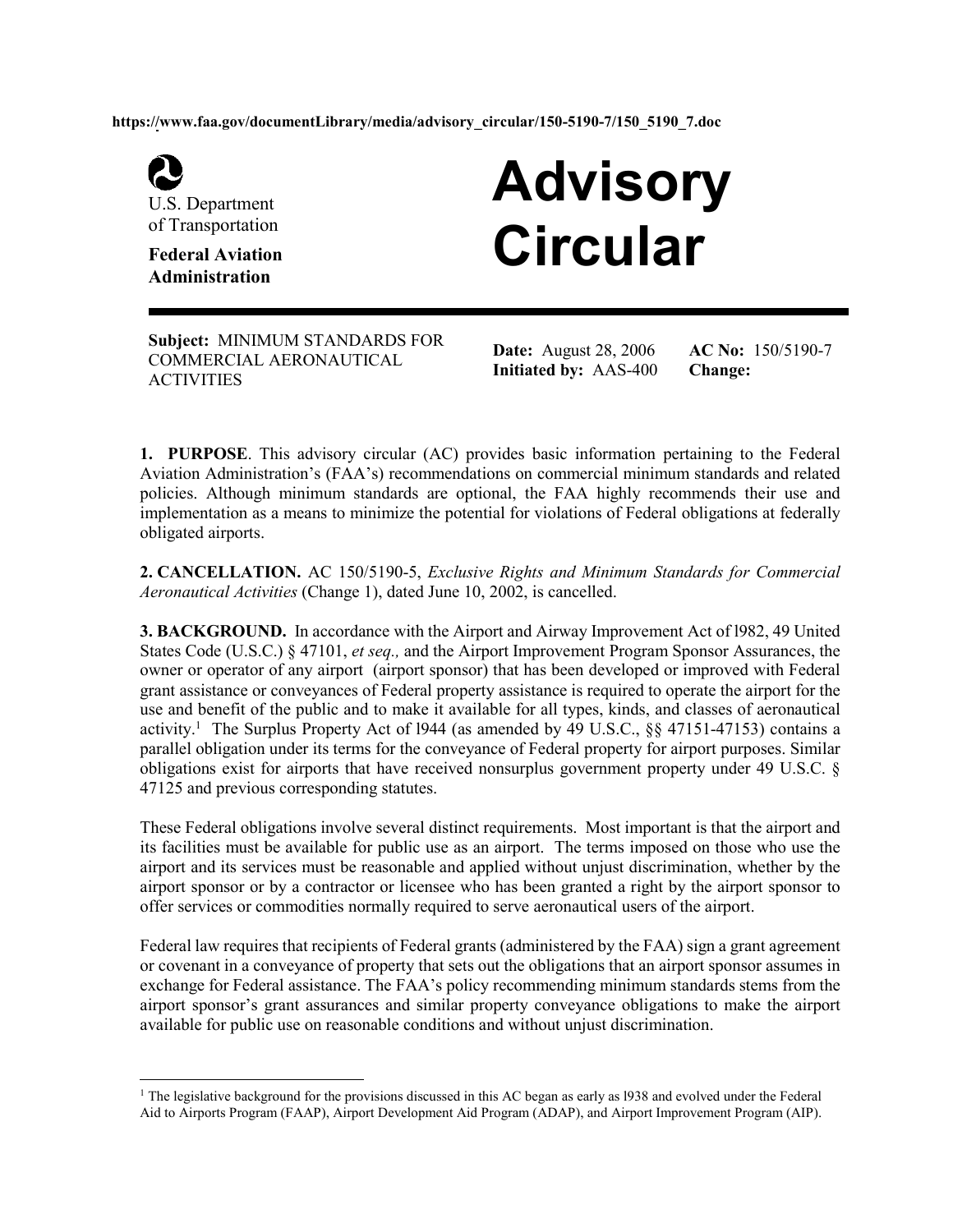**4. USE OF THIS AC.** This AC addresses FAA's policy on minimum standards and provides guidance on developing effective minimum standards. This AC describes the sponsor's prerogative to establish minimum standards for commercial aeronautical service providers at federally obligated airports. Additionally, this AC provides guidance for self-service operations and self-service rules and regulation of other aeronautical activities. It does not address requirements imposed on nonaeronautical entities, which are usually addressed as part of the airport's contracts, leases, rules and regulations, and/or local laws. The FAA does not approve minimum standards. However, the FAA airports district and regional offices will review proposed minimum standards at the request of an airport sponsor. The FAA regional and district offices may advise airport sponsors on the appropriateness of proposed standards to ensure the standards do not place the airport in a position inconsistent with its Federal obligations.

## **5. RELATED READING MATERIALS.**

a. *FAA Airport Compliance Requirements*, Order 5190.6A, dated October 16, l989.

b. Further information can be obtained at the Airports District Office (ADO) in your area. A listing of ADOs can be found at http://www.faa.gov/airports\_airtraffic/airports/regional\_guidance/.

MB

DAVID L. BENNETT Director, Office of Airport Safety and Standards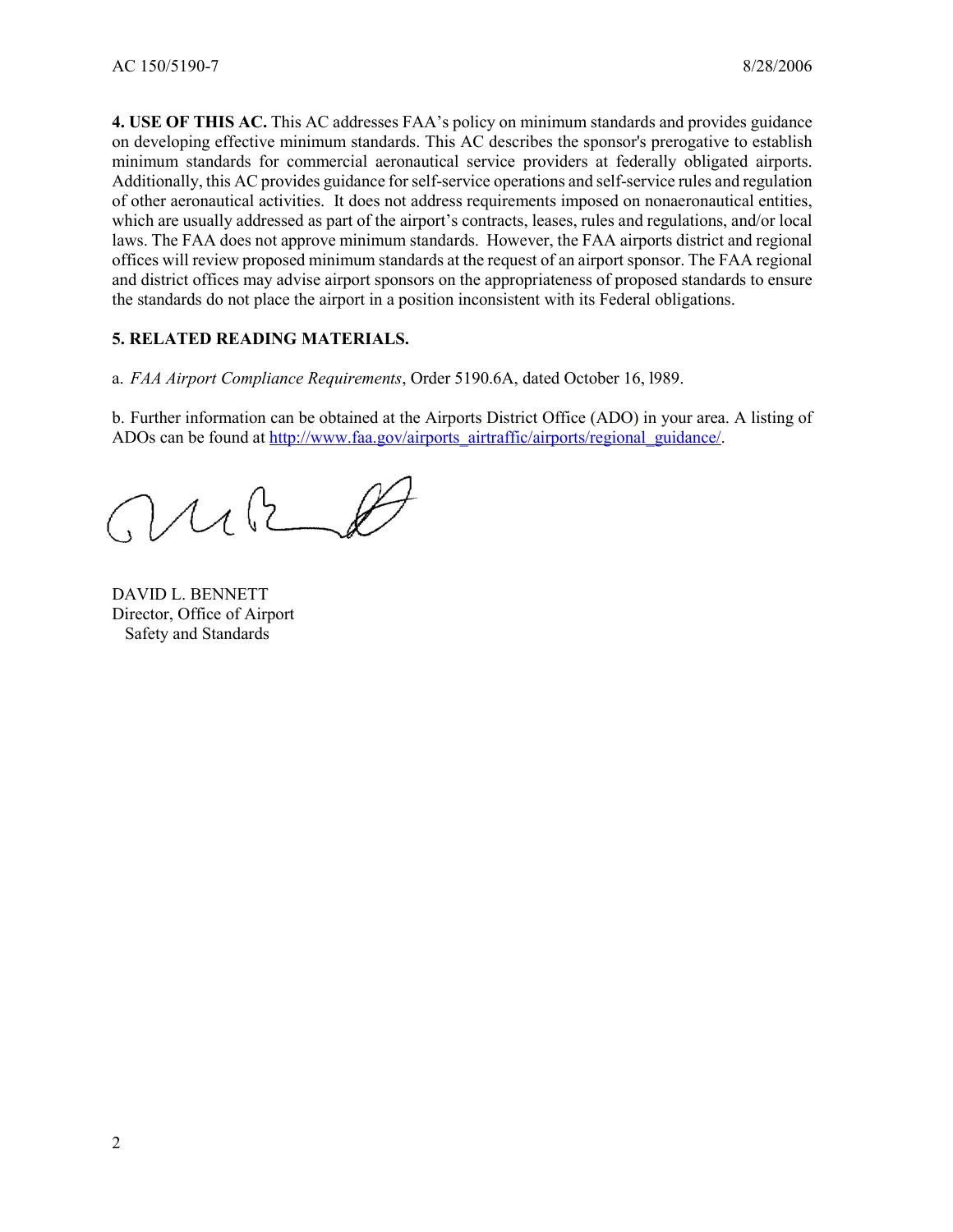<u>.</u>

#### **SECTION 1. MINIMUM STANDARDS**

**1.1. POLICY.** The airport sponsor of a federally obligated airport agrees to make available the opportunity to engage in commercial aeronautical activities by persons, firms, or corporations that meet reasonable minimum standards established by the airport sponsor. The airport sponsor's purpose in imposing standards is to ensure a safe, efficient and adequate level of operation and services is offered to the public. Such standards must be reasonable and not unjustly discriminatory. In exchange for the opportunity to engage in a commercial aeronautical activity, an aeronautical service provider engaged in an aeronautical activity agrees to comply with the minimum standards developed by the airport sponsor. Compliance with the airport's minimum standards should be made part of an aeronautical service provider's lease agreement with the airport sponsor.

The FAA suggests that airport sponsors establish reasonable minimum standards that are relevant to the proposed aeronautical activity with the goal of protecting the level and quality of services offered to the public. Once the airport sponsor has established minimum standards, it should apply them objectively and uniformly to all similarly situated on-airport aeronautical service providers. The failure to do so may result in a violation of the prohibition against exclusive rights and/or a finding of unjust economic discrimination for imposing unreasonable terms and conditions for airport use.

## **1.2. DEVELOPING MINIMUM STANDARDS.**

**a. Objective**. The FAA objective in recommending the development of minimum standards serves to promote safety in all airport activities, protect airport users from unlicensed and unauthorized products and services, maintain and enhance the availability of adequate services for all airport users, promote the orderly development of airport land, and ensure efficiency of operations. Therefore, airport sponsors should strive to develop minimum standards that are fair and reasonable to all on-airport aeronautical service providers and relevant to the aeronautical activity to which it is applied. Any use of minimum standards to protect the interests of an exclusive business operation may be interpreted as the grant of an exclusive right and a potential violation of the airport sponsor's grant assurances and the FAA's policy on exclusive rights.

**b. Authority Vested in Airport Sponsors.** Grant Assurance 22 *Economic Nondiscrimination* Sections (h) and (i) (see 49 U.S.C. § 47107) provides that the sponsor may establish such reasonable, and not unjustly discriminatory, conditions to be met by all users of the airport as may be necessary for the safe and efficient operation of the airport. The sponsor may prohibit or limit any given type, kind or class of aeronautical use of the airport if such action is necessary for the safe operation of the airport or necessary to serve the civil aviation needs of the public.

Under certain circumstances, an airport sponsor could deny airport users the opportunity to conduct aeronautical activities at the airport for reasons of safety and efficiency.**<sup>2</sup>** A denial based on safety must be based on evidence demonstrating that safety will be compromised if the applicant is allowed to engage in the proposed aeronautical activity. Airport sponsors should carefully scrutinize the safety reasons for denying an aeronautical service provider the opportunity to engage in an aeronautical activity if the denial has the possible effect of limiting competition.

The FAA is the final authority in determining what, in fact, constitutes a compromise of safety. As such, an airport sponsor that is contemplating the denial of a proposed on-airport aeronautical activity

<sup>&</sup>lt;sup>2</sup> The word efficiency refers to the efficient use of navigable airspace, which is an Air Traffic Control function. It is not meant to be an interpretation that could be construed as protecting the "efficient'' operation of an existing aeronautical service provider at the airport.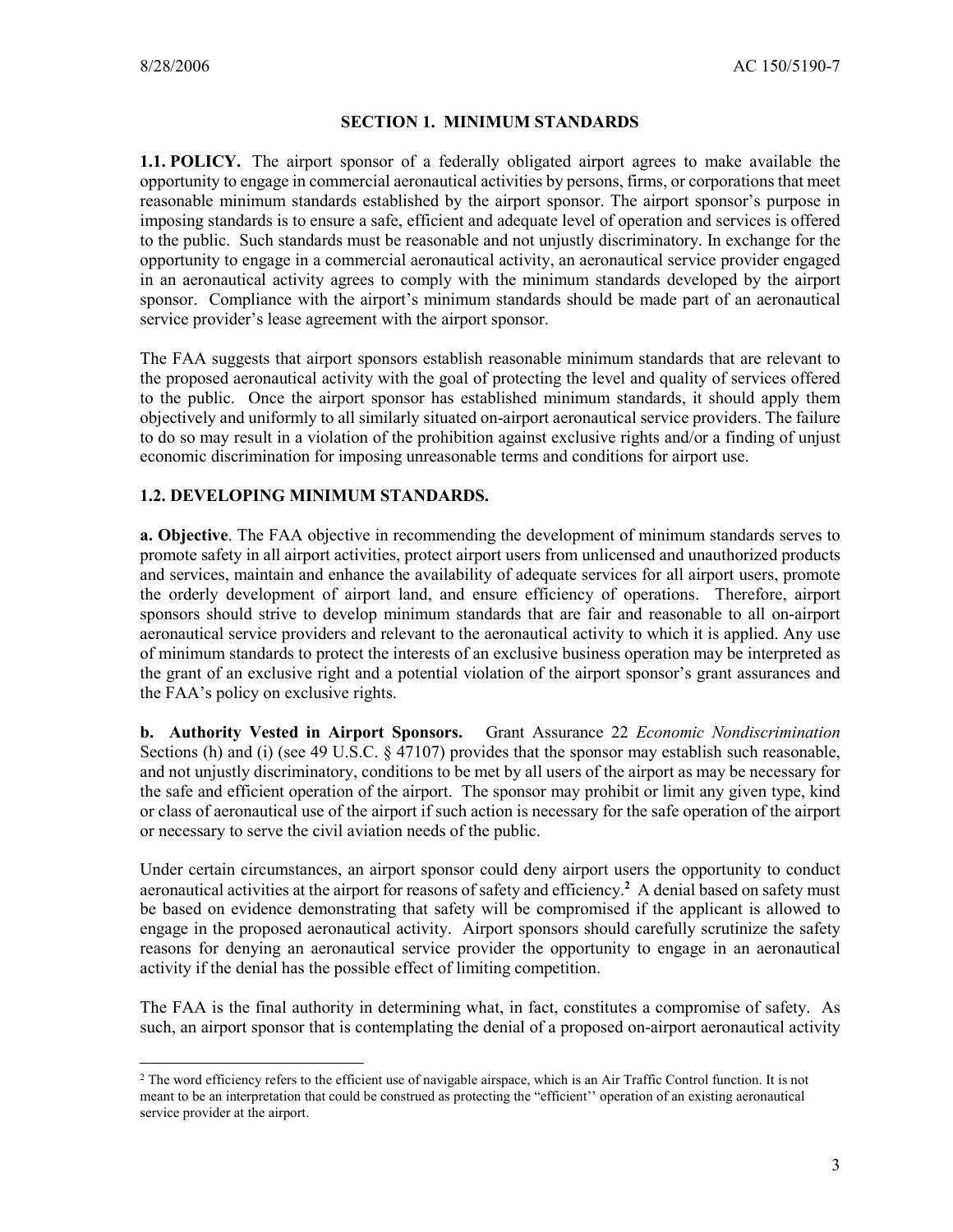is encouraged to contact the local Airports District Office (ADO) or the Regional Airports Office before taking action. Those offices will then seek assistance from FAA Flight Standards (FS) and Air Traffic (AT) to assess the reasonableness and whether unjust discrimination results from the proposed restrictions on aeronautical activities based on safety and efficiency.

**c. Developing Minimum Standards.** When developing minimum standards, the most critical consideration is the particular nature of the aeronautical activity and operating environment at the airport. Minimum standards should be tailored to the specific aeronautical activity and the airport to which they are to be applied. For example, it would be unreasonable to apply the minimum standards for a fixed-base operator (FBO) at a medium or large hub airport to a general aviation airport serving primarily piston-powered aircraft. The imposition of unreasonable requirements illustrates why "fillin-the-blank" minimum standards and the blanket adoption of standards of other airports may not be effective. Instead, in Section 2 of this document, the FAA has provided guidance in the form of questions and examples to illustrate an approach to the development and implementation of minimum standards. It is important that the reader understand that what follows does not constitute a complete model for minimum standards, but rather a source of ideas to which the airport sponsor can turn when developing minimum standards.

**d. Sponsor Prerogative to Establish Minimum Standards.** When the airport sponsor imposes reasonable and not unjustly discriminatory minimum standards for airport operations through the use of reasonable minimum standards, the FAA generally will not find the airport sponsor in violation of the Federal obligations. Considerations for applying those standards may include, but are not limited to, the following:

**(1)** Apply standards to all providers of aeronautical services, from full service FBOs to single service providers;

**(2)** Impose conditions that ensure safe and efficient operation of the airport in accordance with FAA rules, regulations, and guidance;

**(3)** Ensure standards are reasonable, not unjustly discriminatory, attainable, uniformly applied and reasonably protect the investment of providers of aeronautical services to meet minimum standards from competition not making a similar investment;

**(4)** Ensure standards are relevant to the activity to which they apply; and

**(5)** Ensure standards provide the opportunity for newcomers who meet the minimum standards to offer their aeronautical services within the market demand for such services.

**Note:** There is no requirement for inclusion of nonaeronautical activities (such as a restaurant, parking or car rental concession) in minimum standards since those activities are not covered under the grant assurances or covenants in conveyance of Federal property.

**e. Practical Considerations.** Many airport sponsors include minimum standards in their lease agreements with aeronautical service providers. While minimum standards implemented in this manner can be effective, they also render the airport sponsor vulnerable to the challenges of prospective aeronautical service providers on the grounds that the minimum standards are not objective. The FAA encourages airport sponsors to publish their minimum standards periodically. Minimum standards can be amended periodically over time; however, a constant juggling of minimum standards is not encouraged. Notifying aeronautical service providers that the changes to minimum standards are to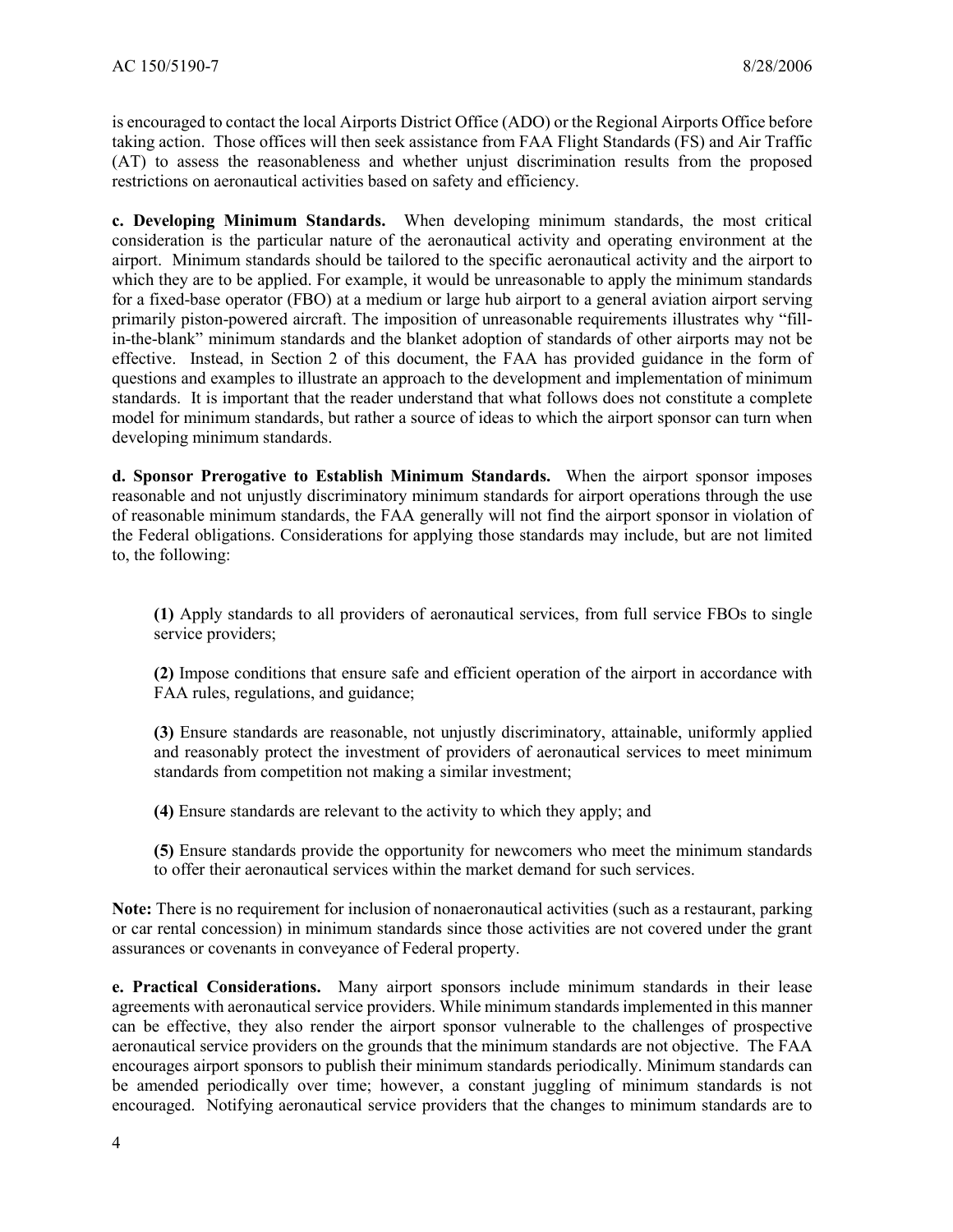improve the quality of the aeronautical service offered to the public can facilitate earlier acceptance of changes. An airport sponsor can provide for periodic reviews of the minimum standards to ensure that the standards continue to be reasonable. To foster a more receptive environment, the FAA encourages airport sponsors to include aeronautical users in the process leading to changes in minimum standards.

**f. Factors to Consider.** Numerous factors can and should be considered when developing minimum standards. Airport sponsors may avoid unreasonable standards by selecting factors that accurately reflect the nature of the aeronautical activity under consideration. It is impossible for the FAA to present every possible factor necessary for a task, mostly because of the vast differences that exist between individual airports. Obvious factors one should consider are:

 **(1)** What type of airport is at issue? Is it a large airport or a small rural airport? Will the airport provide service to only small general aviation aircraft or will it serve high performance aircraft and air taxi operators as well?

**(2)** What types of aeronautical activities will be conducted on the airport?

 **(3)** How much space will be required for each type of aeronautical activity that may prospectively operate at the airport?

 **(4)** What type of documentation will business applicants be required to present as evidence of financial stability and good credit?

 **(5)** To what extent will each type of aeronautical activity be required to demonstrate compliance with sanitation, health, and safety codes?

**(6)** What requirements will be imposed regarding minimum insurance coverage and indemnity provisions?

**(7)** Is each minimum standard relevant to the aeronautical activity for which it is to be applied?

**g. New Versus Existing Aeronautical Service Providers.** Airport sponsors are encouraged to develop minimum standards for new aeronautical business ventures it desires to attract to the airport. Minimum standards may be part of a competitive solicitation to encourage prospective service providers to be more responsive in their proposals. Minimum standards can be modified to reflect the airport's experience and to be watchful for new opportunities (i.e. such as Specialized Aviation Service Operations (SASOs)). Minimum standards should be updated to reflect current conditions that exist at the airport and not those that existed in the past. In any case, once an airport sponsor receives a proposal for a new aeronautical business, it must ascertain whether the existing minimum standards can be used for the new business or new minimum standards should be developed to better fit the new business venture. However, in all cases, the airport sponsor must ensure that in changing minimum standards for whatever reason, it is not applying unreasonable standards or creating a situation that will unjustly discriminate against other similarly situated aeronautical service providers. The FAA stands by the principle that once minimum standards have been established, airport sponsors must uniformly apply them to all similarly situated aeronautical service providers. Some points of consideration are as follows:

 **(1)** Can new minimum standards be designed to address the needs of both existing and future aeronautical business? If not, can a tiered set of minimum standards be developed to address the same type of aeronautical activity but differ significantly in scale and investment (i.e. an FBO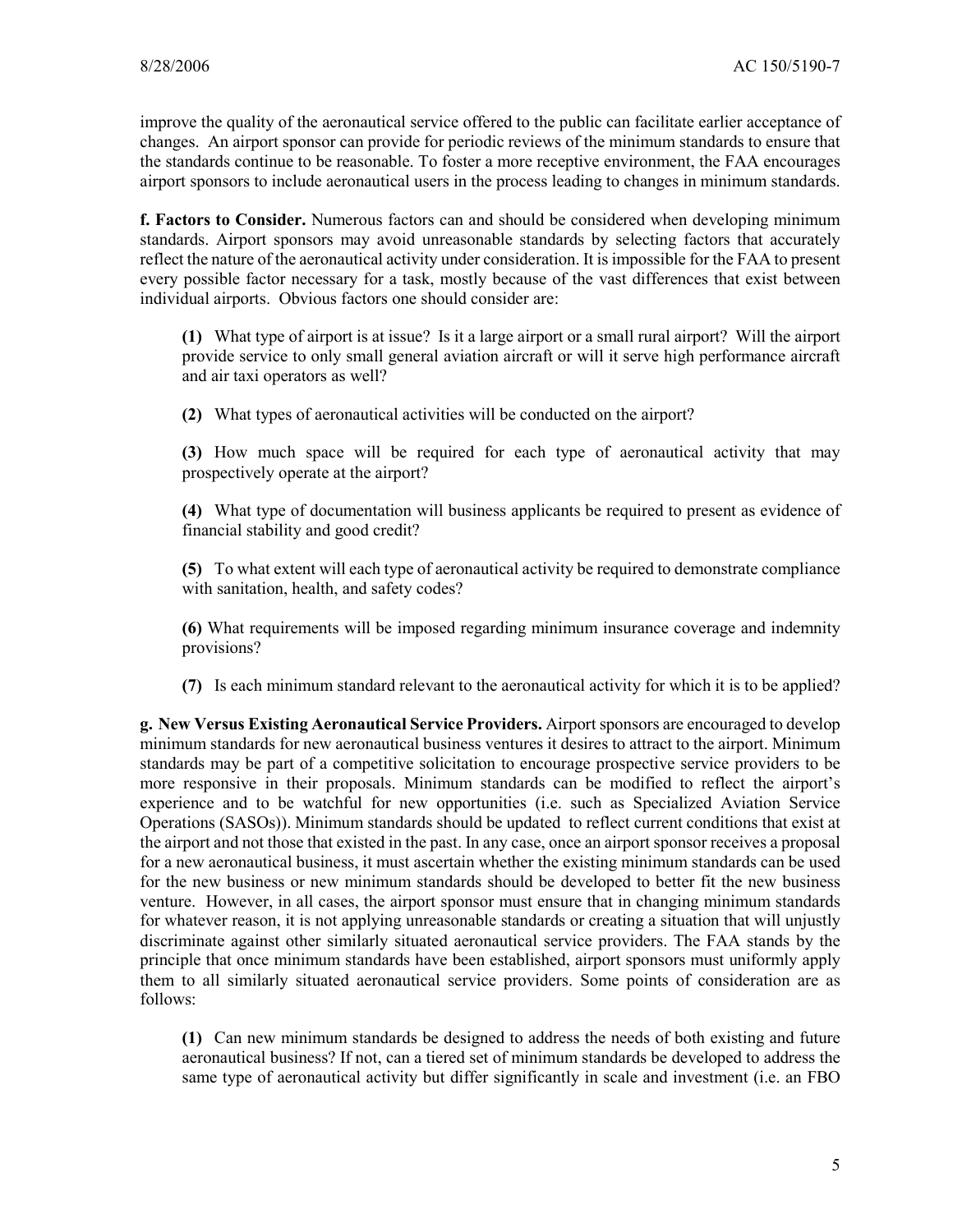building large hangars and serving high performance aircraft and a second FBO building and only T-hangars and serving only smaller general aviation aircraft)?

 **(2)** Was the minimum standard created under a lease agreement (with a specific aeronautical service provider) so the subject standard may not be reasonable if applied to other aeronautical service providers?

 **(3)** Has conformance to the minimum standards been made a part of the contract between the aeronautical service provider and the airport sponsor?

 **(4)** Has the financial performance of the airport improved or declined since the time the minimum standards were implemented?

## **1.3. MINIMUM STANDARDS APPLY BY ACTIVITY.**

Difficulties can arise if the airport sponsor requires that all businesses comply with all provisions of the published minimum standards. An airport sponsor should develop reasonable, relevant, and applicable standards for each type and class of service.

**a. Specialized Aviation Service Operations.** When specialized aviation service operations (SASOs), sometimes known as single-service providers or special FBOs, apply to do business on an airport, "all" provisions of the published minimum standards may not apply. This is not to say that all SASOs providing the same or similar services should not equally comply with all applicable minimum standards. However, an airport should not, without adequate justification, require that a service provider desiring to provide a single service or less than full service also meet the criteria for a fullservice FBO. Examples of these specialized services may include aircraft flying clubs, flight training, aircraft airframe and powerplant repair/maintenance, aircraft charter, air taxi or air ambulance, aircraft sales, avionics, instrument or propeller services, or other specialized commercial flight support businesses. Airport sponsors generally do not allow fuel sales alone as a SASO, but usually require that fuel sales be bundled with other services.

**b. Independent Operators.** If individual operators are to be allowed to perform a single-service aeronautical activity on the airport (aircraft washing, maintenance, etc.), the airport sponsor should have a licensing or permitting process in place that provides a level of regulation and compensation satisfactory to the airport. Frequently, a yearly fee or percentage of the gross receipts fee is a satisfactory way of monitoring this type of operation.

**c. Self-Fueling and Other Self-Service Activities.** Since self-service operations performed by the owner or operator of the aircraft using his or her own employees and equipment are not commercial activities, the FAA recommends that airport sponsor requirements concerning those non-commercial activities be separate from the document designed to address commercial activities. Airport rules and regulations or specific language in leases can better address requirements concerning self-service operations and other airport activities.

Self-fueling means the fueling or servicing of an aircraft (i.e. changing the oil, washing) by the owner of the aircraft with his or her own employees and using his or her own equipment. Self-fueling and other self-services cannot be contracted out to another party. Self-fueling implies using fuel obtained by the aircraft owner from the source of his/her preference. As one of many self-service activities that can be conducted by the aircraft owner or operator by his or her own employees using his or her own equipment, self-fueling, differs from using a self-service fueling pump made available by the airport,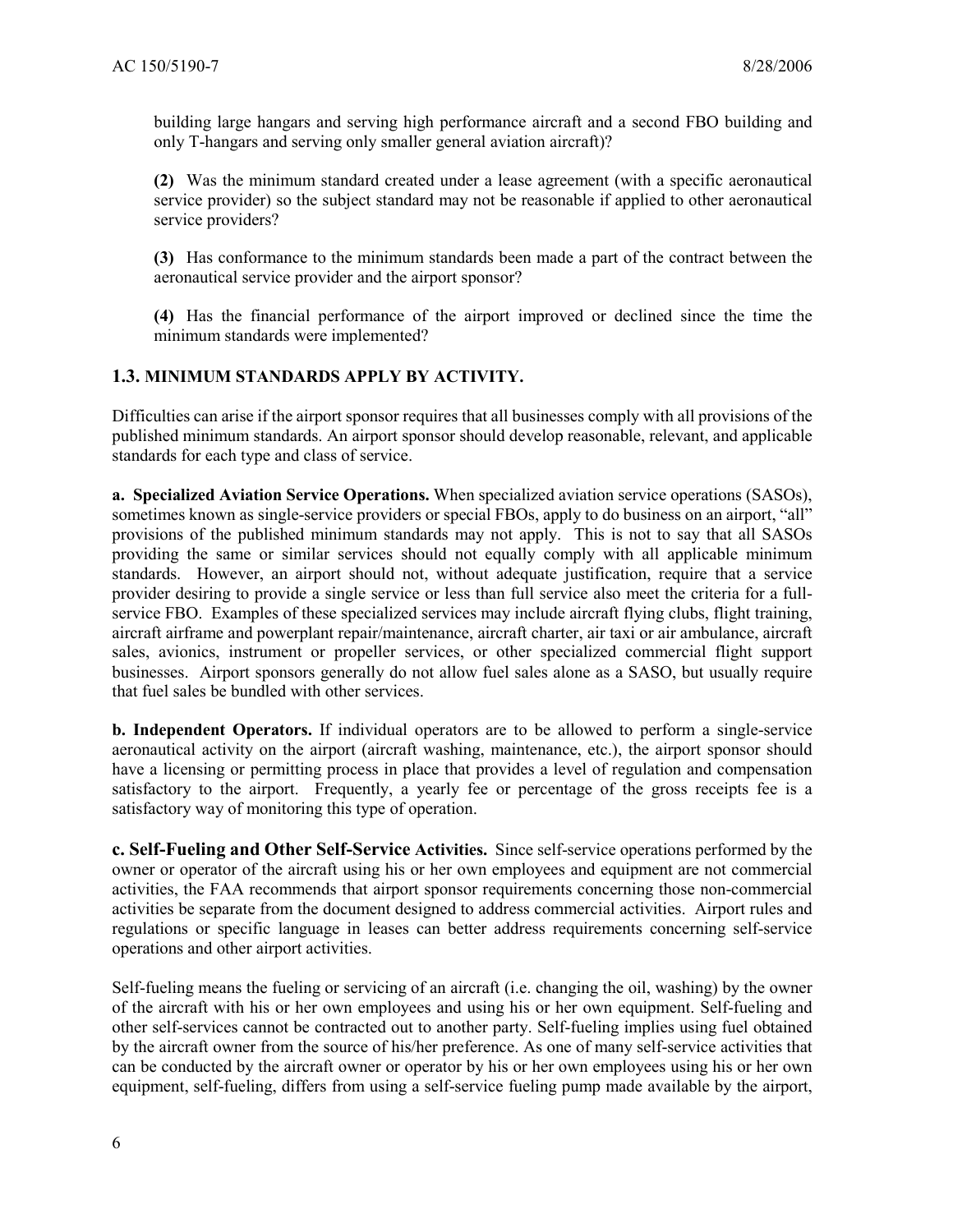an FBO or an aeronautical service provider. The use of a self-service fueling pump is a commercial activity and is not considered self-fueling as defined herein.

In addition to self-fueling, other self-service activities that can be performed by the aircraft owner with his or her own employees includes activities such as maintaining, repairing, cleaning, and otherwise providing service to an aircraft, provided the service is performed by the aircraft owner or his/her employees with resources supplied by the aircraft owner. Title 14 Code of Federal Regulations (CFR) Part 43 permits the holder of a pilot certificate to perform specific types of preventative maintenance on any aircraft owned or operated by the pilot.

**1.4. THROUGH THE FENCE OPERATOR**.The owner of an airport may, at times, enter into an agreement (i.e. access agreement or lease agreement) that permits access to the public landing area by independent operators offering an aeronautical activity or to owners of aircraft based on land adjacent to, but not a part of, the airport property**.** However, a through-the-fence operation could undermine an airport's minimum standards unless the airport sponsor is careful to apply its minimum standards through an airport access agreement, including conditions to protect the airport's ability to meet all of its Federal obligations.

**a. No Obligation to Permit Through-the-Fence.** The obligation to make an airport available for the use and benefit of the public does not require the airport sponsor to permit ground access by aircraft from adjacent property. Through-the-fence arrangements can place an encumbrance upon the airport property and reduce the airport's ability to meet its Federal obligations. As a general principal the FAA does not support agreements that grant access to the public landing area by aircraft stored and serviced off-site on adjacent property.

In some cases, however, the airport sponsor may opt to grant through-the-fence access, but it should do so on a case-by-case basis and only when the airport retains its ability to meet its Federal obligations. To minimize the possibility of conflict between a through-the-fence agreement and the airports' ability to meet its Federal obligations, the airport sponsor must retain the legal right to require the off-site property owner or party granted access to the airport to conform in all respects to the requirements of any existing or proposed grant agreement or Federal property conveyance obligation. This includes requirements to ensure operating safety and equitable compensation for use of the airport. Special safety and operational requirements should be incorporated into any access agreement to ensure that the through-the-fence access does not complicate the control of vehicular and aircraft traffic or compromise the security of the airfield operations area.

Proposed new agreements granting access to a public landing area from off-site locations should be reported to the FAA Regional Airports Division with a full statement of the circumstances and a copy of the proposed through-the-fence or access agreement so the FAA can review it for consistency with the airport sponsor's Federal obligations and incorporate it into the current Airport Layout Plan (ALP).

**b. Access Agreement.** Any through-the-fence access should be subject to a written agreement between the airport sponsor and the party granted access. The access agreement should specify what specific rights of access are granted; payment provisions that provide, at a minimum, parity with similarly situated on-airport tenants and equitable compensation for the use of the airport; expiration date; default and termination provisions; insurance and indemnity provisions; and a clear statement that the access agreement is subordinate to the grant assurances and/or Federal property conveyance obligations and that the sponsor shall have the express right to amend or terminate the access agreement to ensure continued compliance with all grant assurances and Federal property conveyance obligations.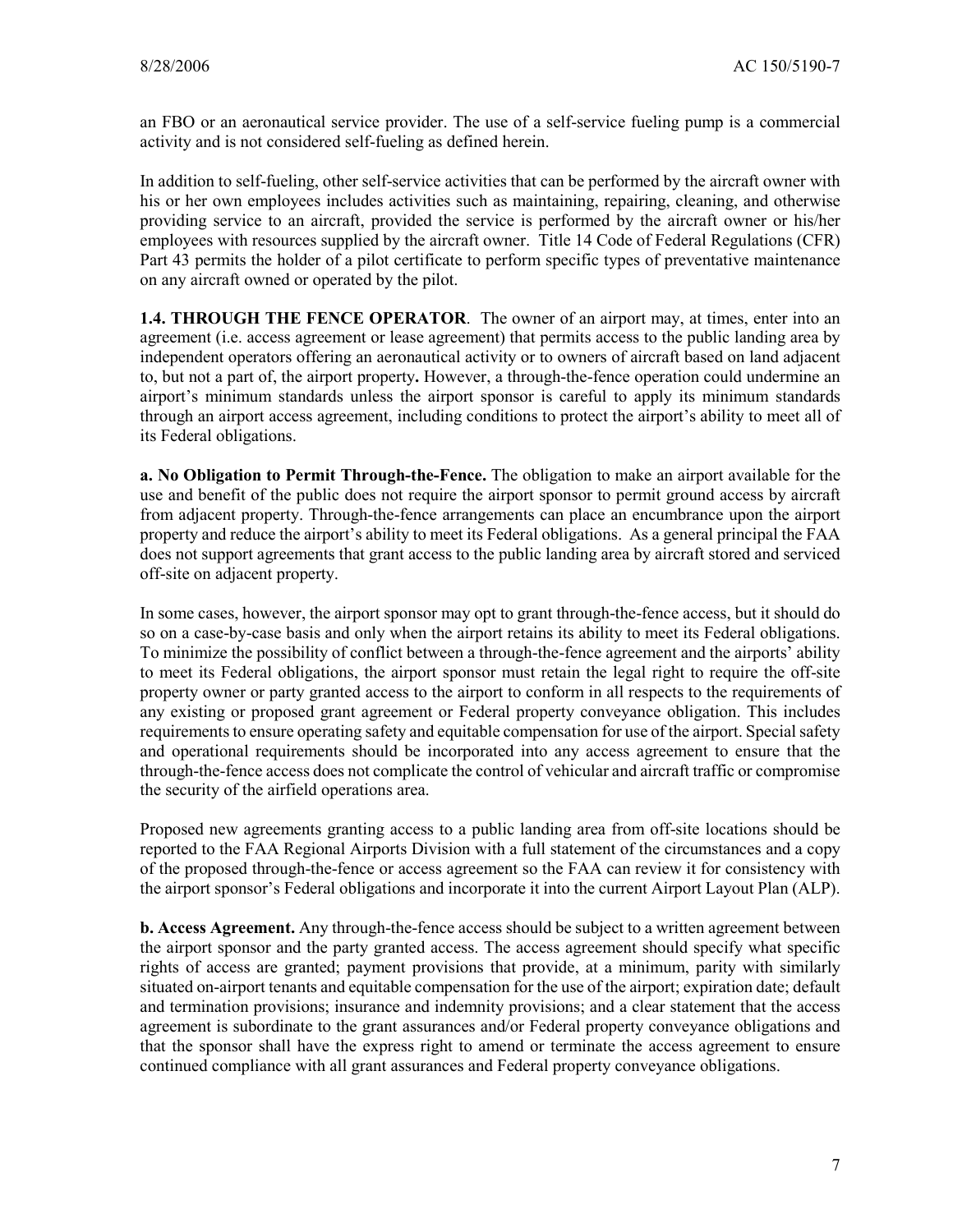The access agreement should have a fixed contract period and the airport sponsor is under no obligation to accept a proposed assignment or sale of the access agreement by one party to another. It is encouraged that airport sponsors expressly prohibit the sale or assignment of its access agreement.

#### **1.5. RESERVED.**

#### **SECTION 2. GUIDANCE ON DEVELOPING MINIMUM STANDARDS**

**2.1. SAMPLE QUESTIONS.** As a guide for the airport sponsor, the following series of questions are provided to address some of the various types of specific services or activities frequently offered to the public:

**a. Fuel Sales.** The on-airport sale of fuel and oil requires numerous considerations that include, but are not limited to, the physical requirements for a safe and environmentally sound operation. Some recommended considerations are listed below:

**(1)** Where on the airport will the fuel tanks be installed? Who will control access to the fueling site? What parties will be granted access to the site to receive fueling services?

**(2)** Will fuel tanks be installed above or below ground? Will fuel trucks be utilized to fuel remotely parked aircraft?

**(3)** Will the fueling operator have sufficient fuel capacity and types of fuel to accommodate the mix of aircraft using the airport?

**(4)** How many days' supply of fuel will be available on airport? Are provisions to resupply the on-airport fuel tanks sufficient to ensure a continuous fuel supply?

 **(5)** Will the fueling operator have suitable liability insurance and indemnify the airport sponsor for liability for its fueling operation, including fuel spills and environmental contamination?

**b. Personnel Requirements.** An aeronautical service provider's need for personnel will be dictated by the size of the airport and the public demand for aeronautical services. In all instances, an airport sponsor will be well advised to ensure that aeronautical service providers have sufficient personnel to run their operation safely and meet aeronautical demand for the services in question. Naturally, the personnel requirements will vary with the specific aeronautical service being offered.

- **(1)** How many fully trained and qualified personnel will be available each day and over what hours to provide aeronautical services? Will this reasonably meet the demand by aeronautical users?
- **(2)** Describe the training and qualifications of personnel engaged in the services provided to aeronautical users.

**c. Airport and Passenger Services.** This is a necessary consideration in those instances where the airport has aeronautical service providers engaged in handling services for air carrier and/or cargo carriers that do not provide their own support personnel on-site:

**(1)** Provide a list of the equipment and services (both above and below wing) that will be provided by the aeronautical service provider, including ground power units**,** over night parking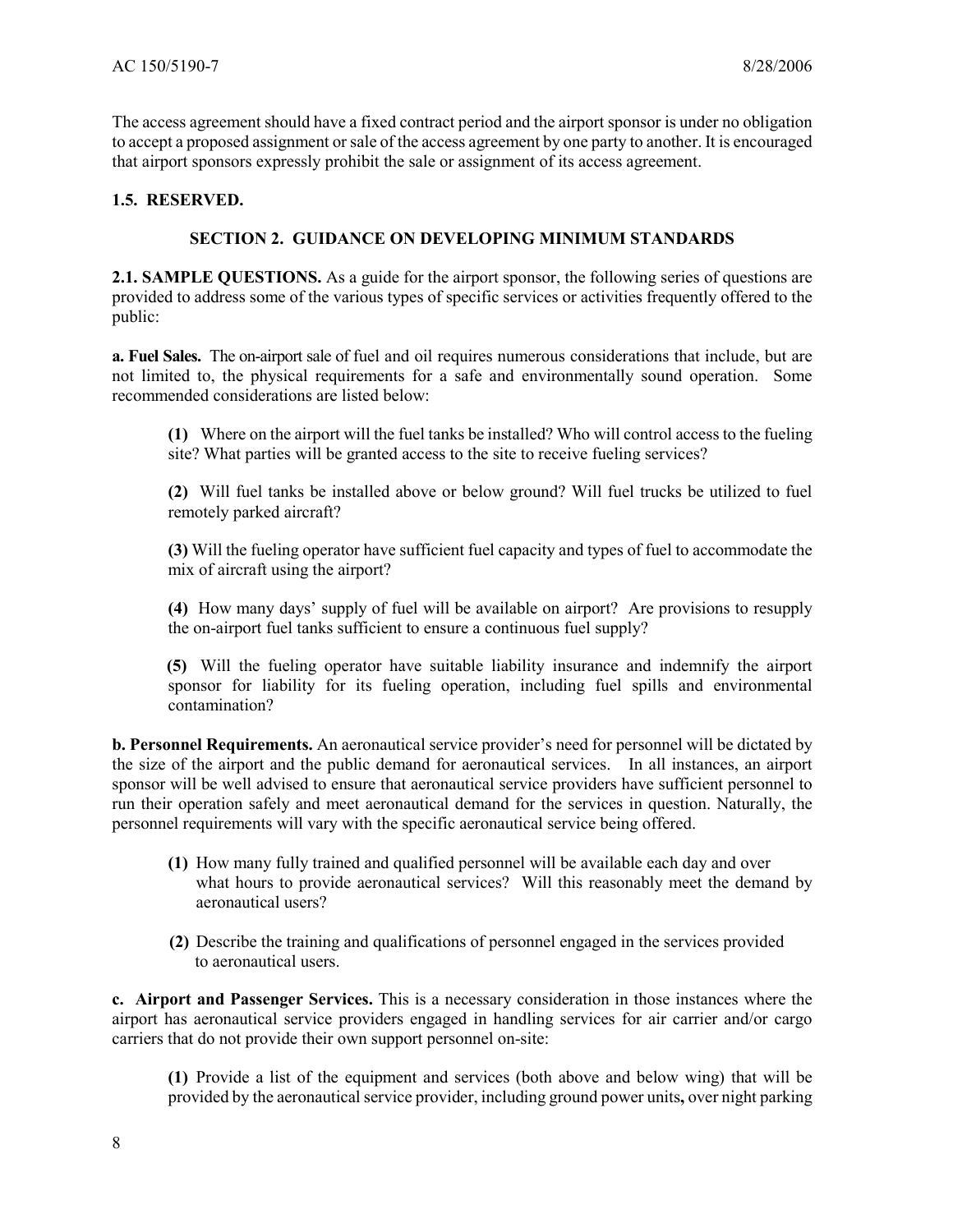areas, towing equipment, starters, remote tie-down areas, jacks, oxygen, compressed air, tire repair, sanitary lavatory service, ticketing and passenger check-in services, office and baggage handling services and storage space.

**(2)** What provisions have been made regarding passenger conveniences and services?

**(a)** Access to passenger loading bridges/steps, sanitary rest rooms, boarding hold rooms, telephones, food and beverage service, and other passenger concessions.

**(b)** Access to concession and ground transportation services for the benefit of passengers and/or crewmembers.

**d. Flight Training Activities.** On-airport flight training can be provided by the airport sponsor/owner or by a service provider. The minimum standards imposed on flight instruction operations should take the following information into consideration:

**(1)** What type of flight training will the service provider offer?

**(2)** What arrangements have been made for the office space the school is required to maintain under 14 CFR 141.25? What is the minimum amount of classroom space that the service provider must obtain?

**(3)** Will flight training be provided on a full-time or part-time basis?

**(4)** What type of aircraft and how many will be available for training at the on-airport location?

- **(5)** What provisions have been made for the storage and maintenance of the aircraft?
- **(6)** What provisions will be made for rest rooms, briefing rooms, and food service?

**(7)** What coordination and contacts exist with the local Flight Standards District Office?

**e. Aircraft Engine/Accessory Repair and Maintenance.** The applicant for an on-airport repair station is subject to several regulatory requirements under 14 CFR Part 145 *Repair Stations.* Depending on the type and size of the proposed repair station, the following questions may provide helpful guidelines:

**(1)** What qualifications will be required of the repair station employees? Typically, the holder of a domestic repair station certificate must provide adequate personnel who can perform, supervise, and inspect the work for which the station is rated.

**(2)** What repair station ratings does the applicant hold?

 **(3)** What types of services will the repair station offer to the public? These services can vary from repair to maintenance of aircraft and include painting, upholstery, etc.

**(4)** Can the applicant secure sufficient airport space to provide facilities so work being done is protected from weather elements, dust, and heat? The amount of space required will be directly related to the largest item or aircraft to be serviced under the operator's rating.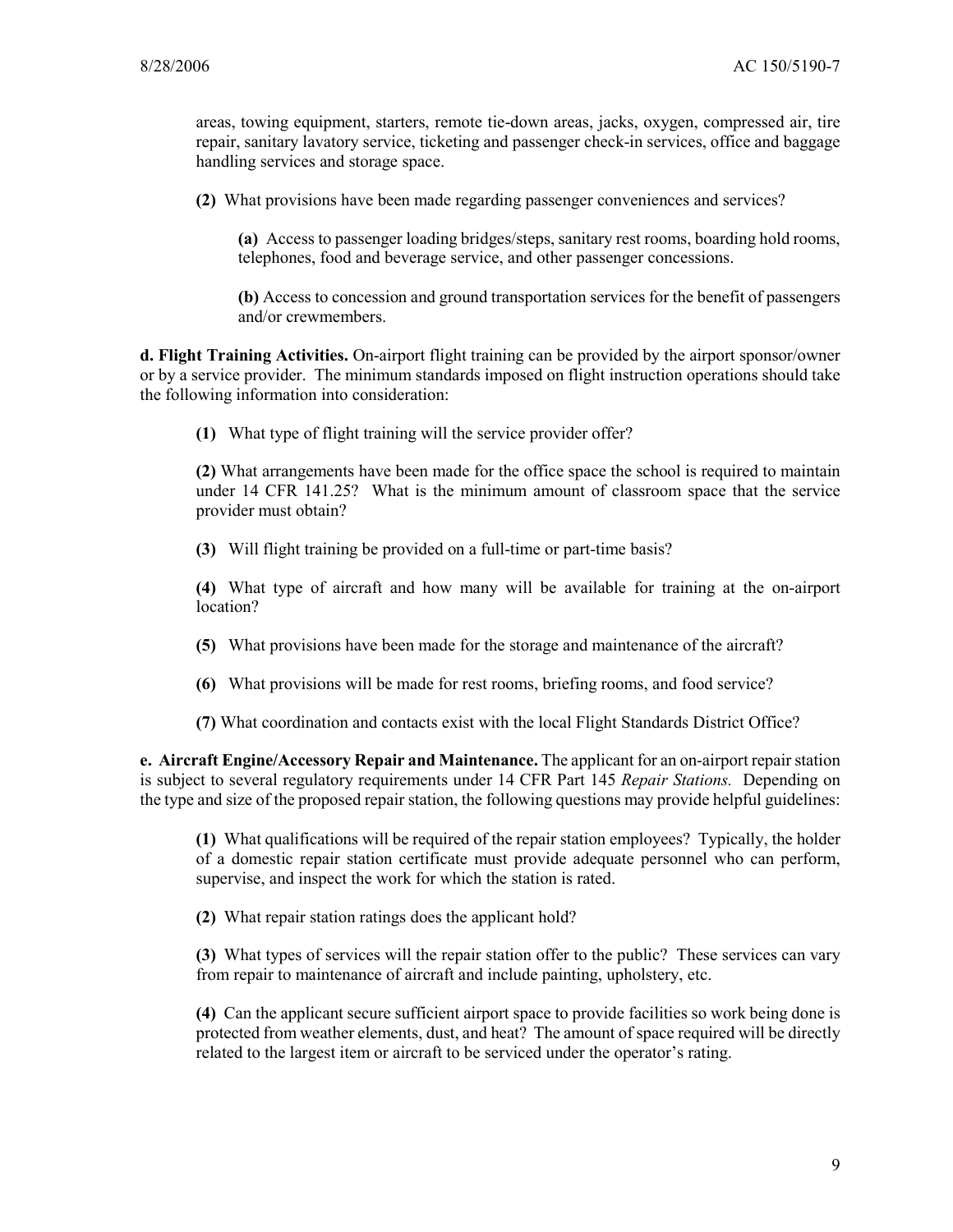**(5)** Will suitable shop space exist to provide a place for machine tools and equipment in sufficient proximity to where the work is performed?

 **(6)** What amount of space will be necessary for the storage of standard parts, spare parts, raw materials, etc.?

**(7)** What type of lighting and ventilation will the work areas have? Will the ventilation be adequate to protect the health and efficiency of the workers?

**(8)** If spray painting, cleaning, or machining is performed, has sufficient distance between the operations performed and the testing operations been provided to prevent adverse affects on testing equipment?

**f. Skydiving.** Skydiving is an aeronautical activity. Any restriction, limitation, or ban on skydiving on the airport must be based on the grant assurance that provides that the airport sponsor may prohibit or limit aeronautical use for the safe operation of the airport (subject to FAA approval). The following questions present reasonable factors the sponsor might contemplate when developing minimum standards that apply to skydiving:

**(1)** Will this activity present or create a safety hazard to the normal operations of aircraft arriving or departing from the airport? If so, has the local Airports District Office (ADO) or the Regional Airports Office been contacted and have those FAA offices sought the assistance from FAA Flight Standards (FS) and Air Traffic (AT) to assess whether safe airport operations would be jeopardized?

**(2)** Can skydiving operations be safely accommodated at the airport? Can a drop zone be safely established within the boundaries of the airport? Is guidance in FAA AC-90-66A *Recommended Standards Traffic Patterns and Practices for Aeronautical Operations at Airports Without Operating Control Towers,* 14 CFR Part 105 and United States Parachute Association's (USPA) *Basic Safety Requirements* being followed?

**(3)** What reasonable time periods can be designated for jumping in a manner consistent with Part 105? What experience requirements are needed for an on-airport drop zone?

**(4)** What is a reasonable fee that the jumpers and/or their organizations can pay for the privilege of using airport property?

(**5**) Has the relevant air traffic control facility been advised of the proposed parachute operation? Does the air traffic control facility have concerns about the efficiency and utility of the airport and its related instrument procedures?

**(6)** Will it be necessary to determine the impact of the proposed activity on the efficiency and utility of the airport, related instrument approaches or nearby Instrument Flight Rules (IFR)? If so, has FAA Air Traffic reviewed the matter and issued a finding?

**g. Ultralight Vehicles and Light Sport Aviation.** The operation of ultralights and light sport aircraft are aeronautical activities and must, therefore, be generally accommodated on airports that have been developed with Federal airport development assistance. Airport sponsors are encouraged to consider some of the following questions: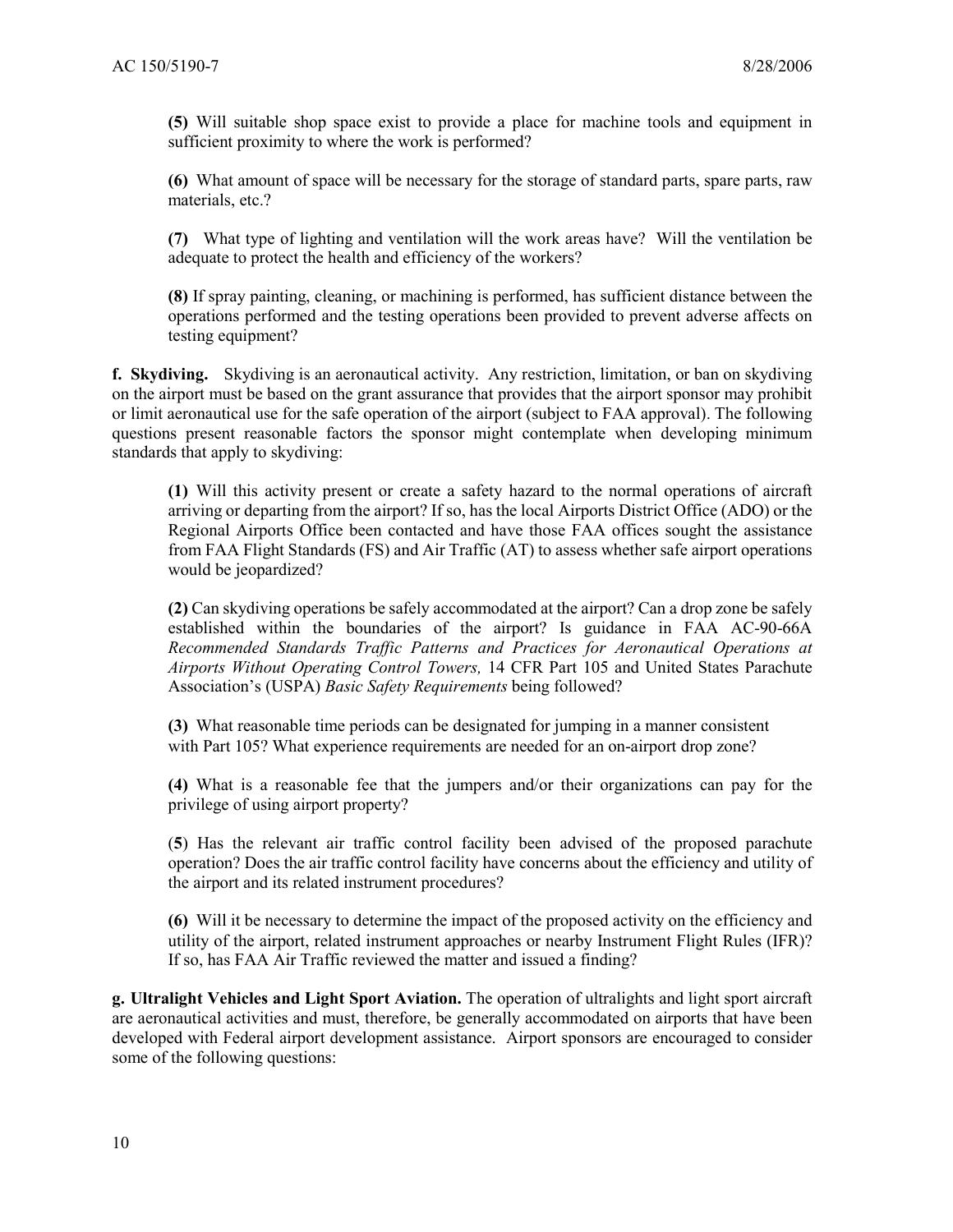**(1)** Can ultralight aircraft be safely accommodated at the airport? Is guidance in FAA AC-90- 66A *Recommended Standards Traffic Patterns and Practices for Aeronautical Operations at Airports Without Operating Control Towers* and 14 CFR Part 103 being followed?

**(2)** Can all types of Light Sport aircraft be safely accommodated at the airport?

**(3)** Will this activity present or create a safety hazard to the normal operations of aircraft arriving or departing from the airport? If so, has FAA Flight Standards reviewed the matter and issued a finding?

**(4)** Will an FAA airspace study be necessary to determine the efficiency and utility of the airport when considering the proposed activity? If so, has FAA Air Traffic reviewed the matter and issued a finding?

**h. Fractional Aircraft Ownership.** Fractional ownership programs are subject to an FAA oversight program similar to that provided to air carriers, with the exception of en route inspections. The FAA has for a long time and under certain circumstances, interpreted an aircraft owner's right to self-service to include operators. For example, a significant number of aircraft operated by airlines are not owned but leased under terms that give the operator airline owner-like powers. The same is true for other aeronautical operators such as charter companies, flight schools, and flying clubs, which may not hold title to the aircraft, but through leasing arrangements, for example, retain full and exclusive control of the aircraft for long periods of time. The same is true of 14 CFR Part 91 Subpart K. Fractional ownership companies are subject to operational control responsibilities, maintenance requirements, and safety requirements not unlike 14 CFR Part 135 operators. For additional information on fractional ownership, contact your local Flight Standards District Office.

**i. Other Requirements.** When drafting minimum standards documents, airport sponsors may have to take into account other Federal, state, and local requirements. This includes Federal requirements and guidance by the Transportation Safety Administration (TSA) and the Environmental Protection Agency (EPA), state requirements such as aircraft registration (in some states) and local fire regulations. For guidance on matters such as these, please contact the FAA's Airports District Office (ADO) in your area and/or state aviation agency. A listing of ADOs can be found at area and/or state aviation agency. A listing of ADOs can be found at http://www.faa.gov/airports\_airtraffic/airports/regional\_guidance/. Information and contacts regarding state aviation agencies is available at http://www.nasao.org/.

## **2.2. THROUGH 2.5. RESERVED.**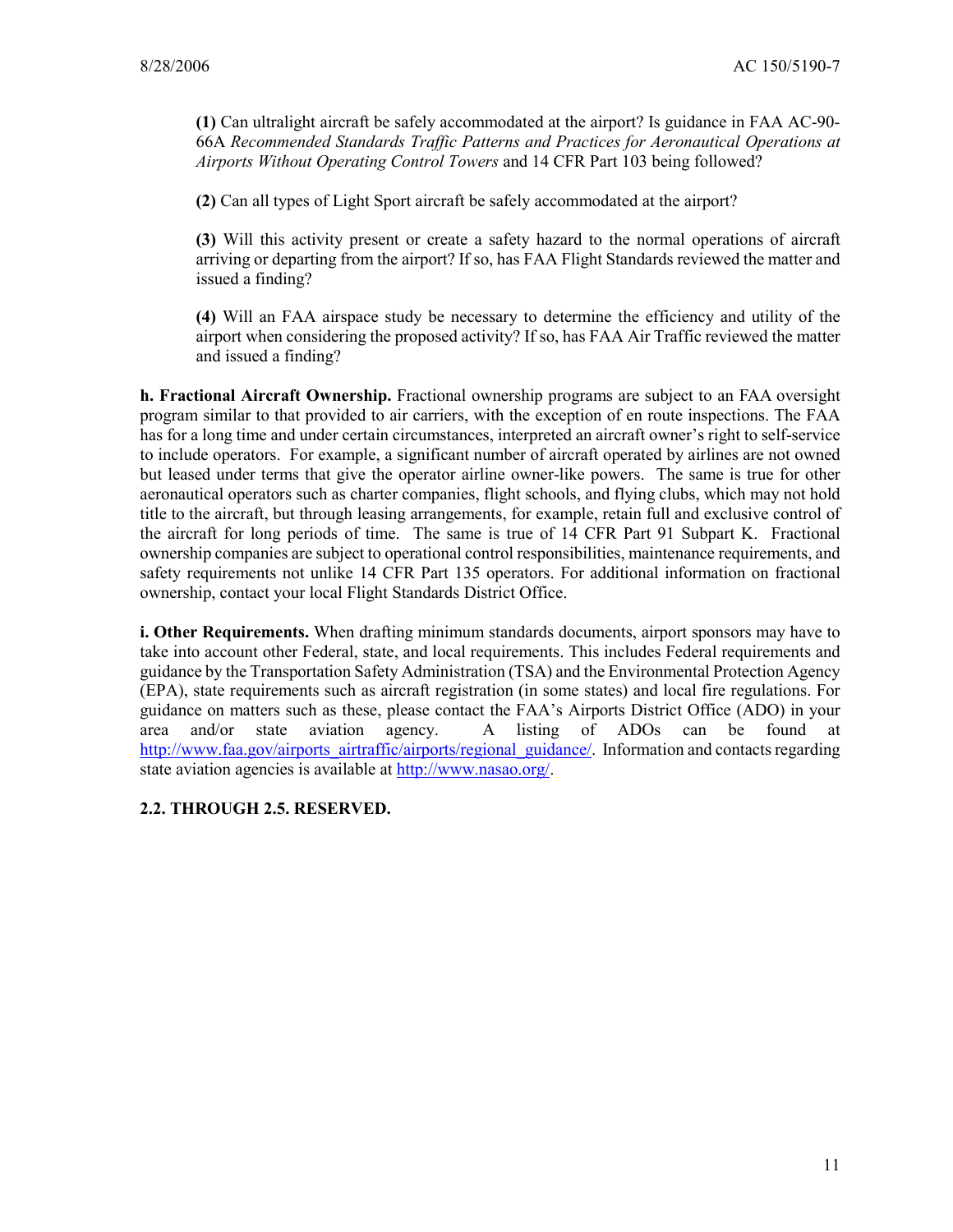#### **APPENDIX 1. DEFINITIONS**

**1.1.** The following are definitions for the specific purpose of this AC.

**a. Aeronautical Activity.** Any activity that involves, makes possible, or is required for the operation of aircraft or that contributes to or is required for the safety of such operations. Activities within this definition, commonly conducted on airports, include, but are not limited to, the following: general and corporate aviation, air taxi and charter operations, scheduled and nonscheduled air carrier operations, pilot training, aircraft rental and sightseeing, aerial photography, crop dusting, aerial advertising and surveying, aircraft sales and services, aircraft storage, sale of aviation petroleum products, repair and maintenance of aircraft, sale of aircraft parts, parachute or ultralight activities, and any other activities that, because of their direct relationship to the operation of aircraft, can appropriately be regarded as aeronautical activities. Activities, such as model aircraft and model rocket operations, are not aeronautical activities.

**b. Airport.** An area of land or water that is used, or intended to be used, for the aircraft takeoff and landing. It includes any appurtenant areas used, or intended to be used, for airport buildings or other airport facilities or rights-of-way, together with all airport buildings and facilities located thereon. It also includes any heliport.

**c. Airport District Office (ADO)**. These FAA offices are outlying units or extensions of regional airport divisions. They advise and assist airport sponsors with funding requests to improve and develop public airports. They also provide advisory services to the owners and operators of both public and private airports in the operation and maintenance of airports. See the FAA Web site for a complete listing of all ADO offices at http://www.faa.gov/airports\_airtraffic/airports/regional\_guidance/.

**d. Airport Sponsor**. The airport sponsor is either a public agency or a private owner of a public-use airport that submits to the FAA an application for financial assistance (such as AIP grants) for the airport. In accepting an application for financial assistance, the FAA will ensure that the airport sponsor is legally, financially, and otherwise able to assume and carry out the certifications, representations, warranties, assurances, covenants and other obligations required of sponsors, which are contained in the AIP grant agreement and property conveyances.

**e. Commercial Self-Service Fueling.** A fueling concept that enables a pilot to fuel an aircraft from a commercial fuel pump installed for that purpose by an FBO or the airport sponsor. The fueling facility may or may not be attended.

**f. Exclusive Right.** A power, privilege, or other right excluding or debarring another from enjoying or exercising a like power, privilege, or right. An exclusive right can be conferred either by express agreement (i.e. lease agreement), by the imposition of unreasonable standards or requirements, or by any other means. Such a right conferred on one or more parties, but excluding others from enjoying or exercising a similar right or rights, would be an exclusive right.

**g. Federal Airport Obligations.** All references to a Federal grant program, Federal airport development assistance, or Federal aid contained in this AC are intended to address obligations arising from the conveyance of land or from grant agreements entered under one of the following acts:

**(1) Surplus Property Act of l944 (SPA), as amended, 49 U.S.C. §§ 47151-47153.** Surplus property instruments of transfer were issued by the War Assets Administration (WAA) and are now issued by its successor, the General Services Administration (GSA). However, the law imposes upon the FAA (delegated to FAA from The Department of Transportation) the sole responsibility for determining and enforcing compliance with the terms and conditions of all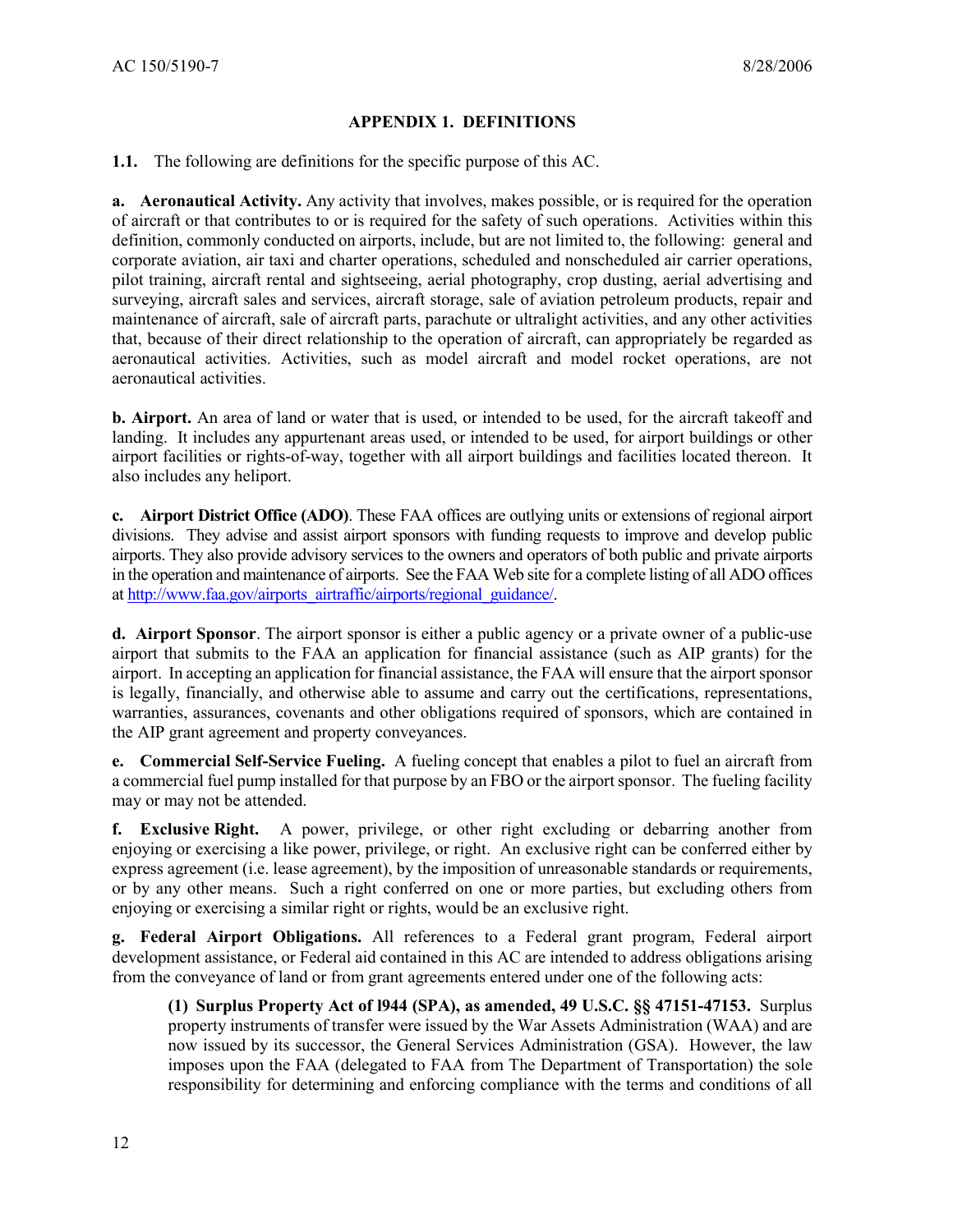$\overline{a}$ 

instruments of transfer by which surplus airport property is or has been conveyed to non-Federal public agencies pursuant to the SPA. 49 U.S.C. § 47151(b).

**(2) Federal Aid to Airports Program (FAAP).** This grant-in-aid program administered by the agency under the authority of the Federal Airport Act of 1946, as amended, assisted public agencies in the development of a nationwide system of public airports. The Federal Airport Act of 1946 was repealed and superseded by the Airport Development Aid Program (ADAP) of 1970.

**(3) Airport Development Aid Program (ADAP).** This grant-in-aid program administered by the FAA under the authority of the Airport and Airway Development Act of 1970, as amended, assisted public agencies in the expansion and substantial improvement of the Nation's airport system. The l970 act was repealed and superseded by the Airport and Airway Improvement Act of 1982 (AAIA).

**(4) Airport Improvement Program (AIP).** This grant-in-aid program administered by the FAA under the authority of the Airport and Airway Improvement Act of l982, 49 U.S.C. § 47101, *et seq*., assists in maintaining a safe and efficient nationwide system of public-use airports that meet the present and future needs of civil aeronautics.

**h. Federal Grant Assurance.** A Federal grant assurance is a provision within a Federal grant agreement to which the recipient of Federal airport development assistance has agreed to comply in consideration of the assistance provided. Grant assurances are required by statute, 49 U.S.C. § 47101.

**i.** Fixed-Base Operator (FBO). A commercial business granted the right by the airport sponsor to operate on an airport and provide aeronautical services such as fueling, hangaring, tie-down and parking, aircraft rental, aircraft maintenance, flight instruction, etc.

**j. Fractional Ownership.** Fractional ownership operations are aircraft operations that take place under the auspices of 14 CFR Part 91 Subpart K. This type of operation offers aircraft owners increased flexibility in the ownership and operation of aircraft including shared or joint aircraft ownership. It provides for the management of the aircraft by an aircraft management company. The aircraft owners participating in the program agree not only to share their own aircraft with others having a shared interest in that aircraft, but also to lease their aircraft to other owners in the program (dry lease exchange program).<sup>3</sup> A fractional owner or owner means an individual or entity that possesses a minimum fractional ownership interest in a program aircraft and that has entered into the applicable program agreements. For additional information, please see 14 CFR 91.1001 *Applicability* at http://www.access.gpo.gov/nara/cfr/waisidx 04/14cfr91\_04.html and contact your local Flight Standards District Office.

**k. Grant Agreement.** A Federal grant agreement represents an agreement made between the FAA (on behalf of the United States) and an airport sponsor for the grant of Federal funding.

**l. Public Airport.** Means an airport open for public use that is publicly owned and controlled by a public agency.

**m. Public-Use Airport**. Means either a public airport or a privately owned airport open for public use.

<sup>&</sup>lt;sup>3</sup> A dry lease aircraft exchange means an arrangement, documented by the written program agreements, under which program aircraft are available, on an as needed basis without crew, to each fractional owner.